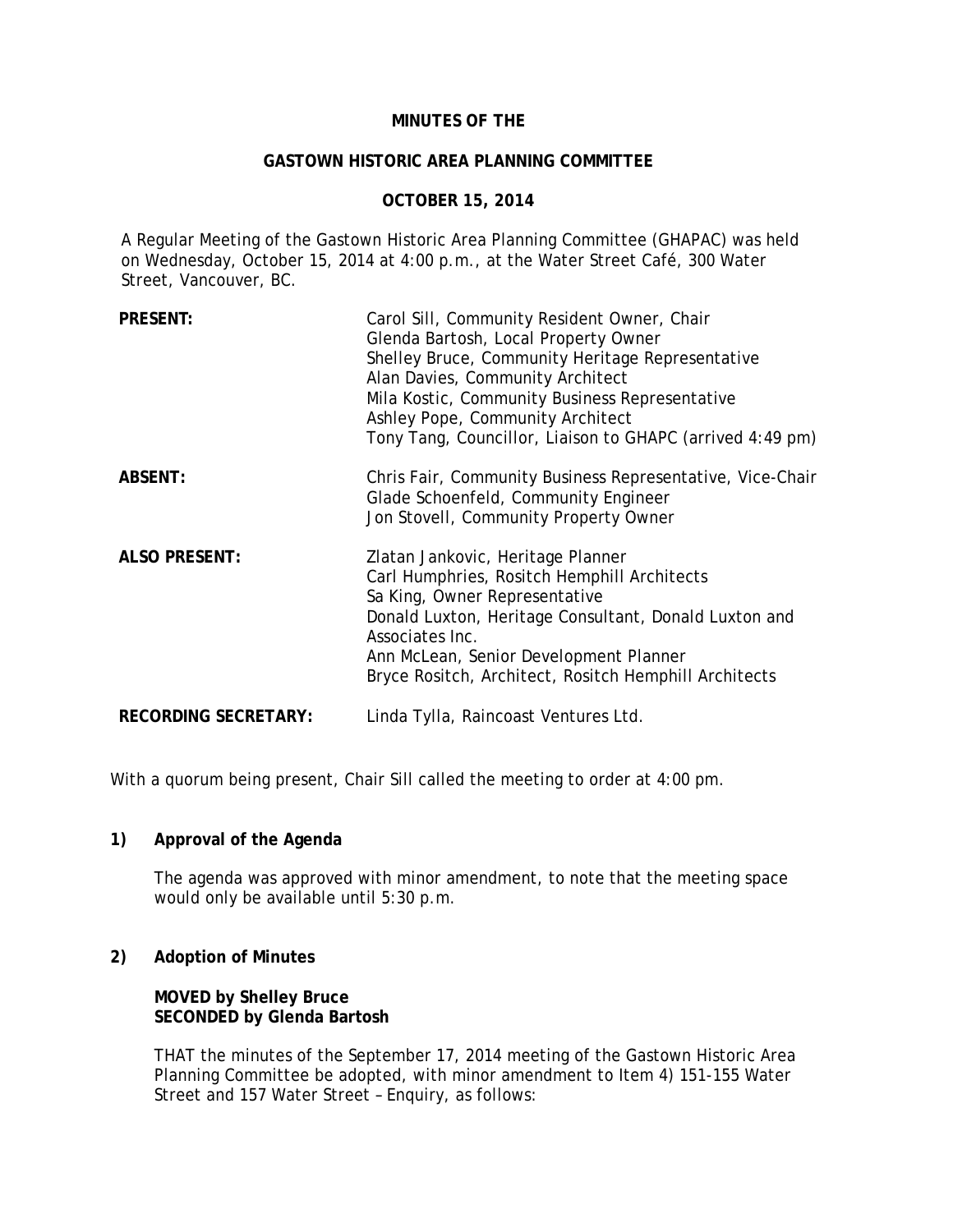*THAT the Gastown Historic Area Planning Committee expresses its great concern with the enquiry's proposed demolition of the designated building at 157 Water Street; however supports in principle the project's proposed use for these two significant sites, and requests that further consideration be given to the following:* 

- *A. That the composition, proportion and fenestration of the reconstructed building should be based on the historic character of the existing building and the architectural detailing should be expressed in a more contemporary yet contextual approach;*
- *B. Further design development for the top two storeys of the addition at 151 Water Street with consideration to material and detail quality; and*
- *C. That the Committee supports the proposed height subject to further design consideration to materiality and the detail, as well as the preservation of the streetscape's sawtooth appearance.*

# **CARRIED UNANIMOUSLY**

# **3) 131 Water Street – Consisting of: 115 Water St. (Rainsford and Co. Warehouse, 117 Water St. (Lovell Block); 131 Water St. (F.R.Stewart & Company); and 117-131 Water St. (Gaslight Square) – Enquiry**

Chair Sill welcomed the proponents and advised them of the GHAPC Meeting Procedures.

Zlatan Jankovic, Heritage Planner, introduced the project, advising that an enquiry was received to redevelop this large site on Water Street, which has four buildings on the proposed development site and includes six original parcels. Three of the buildings are listed under "B" category on the Vancouver Heritage Register (VHR) and municipally designated, and the fourth one (Gaslight Square) is a designated site but it is not listed on the VHR.

Mr. Jankovic noted that Gaslight Square was designed by Richard Henriquez and Robert Todd and that a heritage evaluation and Statement of Significance have been prepared for this building in order to better understand its heritage value in relation to various redevelopment options considered for the site, including its demolition. It has been evaluated as a potential "C" heritage building. The applicant has been working with the City in this pre-application stage for 18 months. The redevelopment schemes considered by the proponent to date have included certain level of heritage conservation for the three heritage buildings, together with a rooftop addition for each of them, and propose replacement for Gaslight Square. Although the proposed rooftop additions are setback to be inconspicuous, the maximum proposed height of the new structure and additions vary between 75 FT and 110 FT depending on scheme, and the maximum permitted height in HA-2 zoning district (Gastown) is 75 FT.

Ann McLean, Senior Development Planner introduced herself and advised that height is one of the key issues to be considered.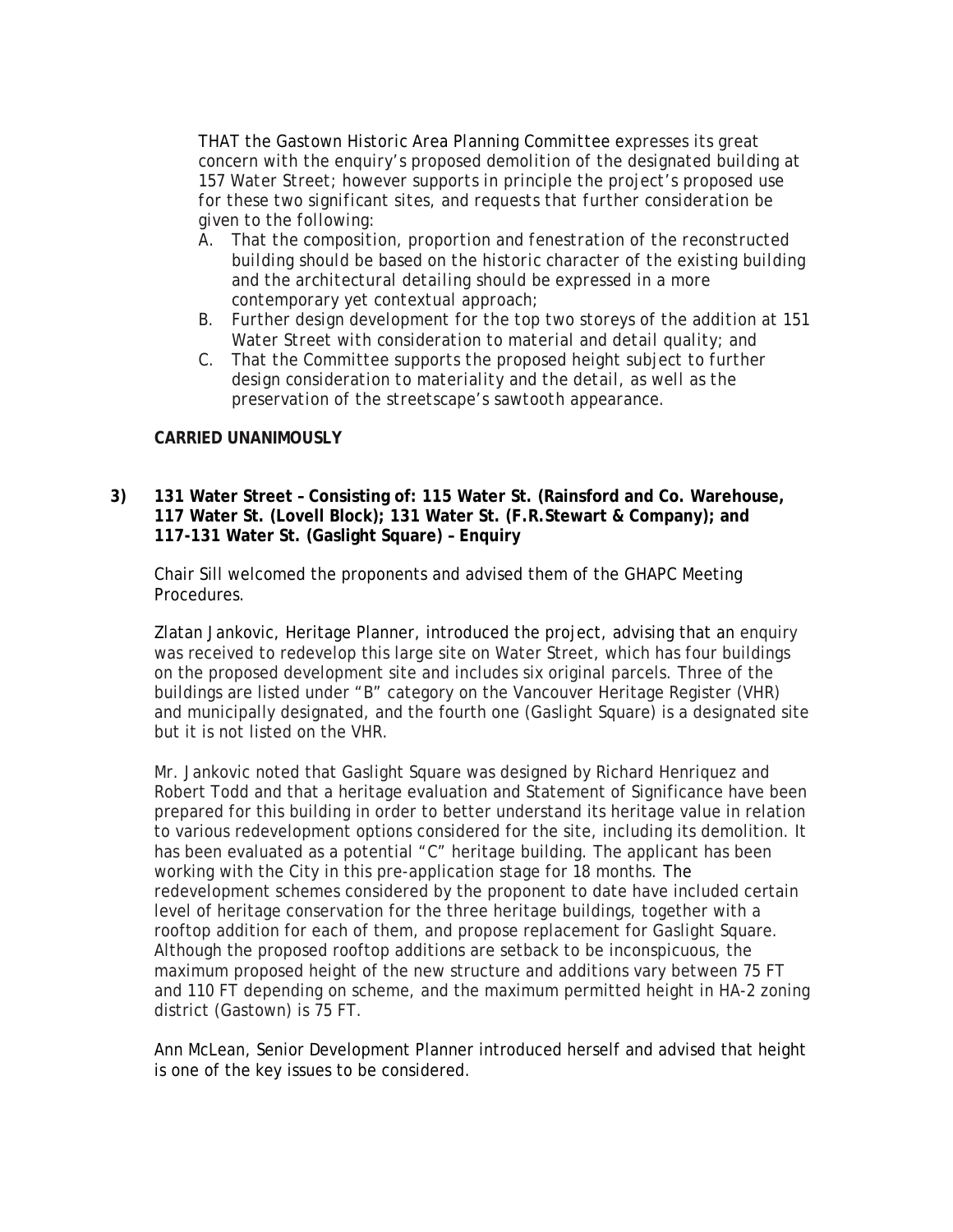Bryce Rositch, Rositch Hemphill Architects, introduced himself and his colleagues present. He provided a presentation on the enquiry highlighting the site context and architectural design approach for several of the redevelopment schemes being considered by the applicant, including proposed materials, architectural detailing and proposed height.

Donald Luxton, Heritage Consultant, provided a brief history of the buildings on the site, noting that Statements of Significance were done in 2012 and that the three designated heritage buildings have a relative degree of intactness.

Mr. Rostich provided additional detail on the redevelopment schemes being considered including height, potential community uses for the space, parking, and the new parametric construction method being considered for some portions of the site.

Councillor Tang arrived at this time (4:49 pm).

The project team and staff received comments and responded to various questions related to the enquiry and the redevelopment of the site.

The Committee expressed interest in additional tools in order to assist them in assessing larger projects, in terms of the accumulative impact on the national historic site of multiple, large redevelopments.

# **MOVED by Alan Davies SECONDED by Glenda Bartosh**

THAT GHAPC, in response to the enquiry for 131 Water Street, is opposed to the proposed demolition of the existing building "Gaslight Square" at 117-131 Water Street as presented in this enquiry; and

THAT considering the enquiry for 131 Water Street as it is presented at this time, GHAPC:

- Acknowledges and supports the proposed retention of the existing designated heritage "B" class buildings;
- Expresses concern over the impact of optimizing the historic site capacity to its maximum height of 75ft; the dominant horizontal expression of the façade on the street side; and the loss of sense of place in the Gastown National Historic Site;
- Further requests that the applicant work closely with the staff and Heritage Consultant to consider an alternative building massing and reduced floor area of the east and west flanks on levels 5 to 7. It is further suggested that the applicant reappraise the architectural expression of the proposed facades in closer alignment with the Gastown HA-2 Guidelines related to compatible and distinguishable design approaches; and
- That GHAPC looks forward to receiving the next submission and further design development of the project, for review.